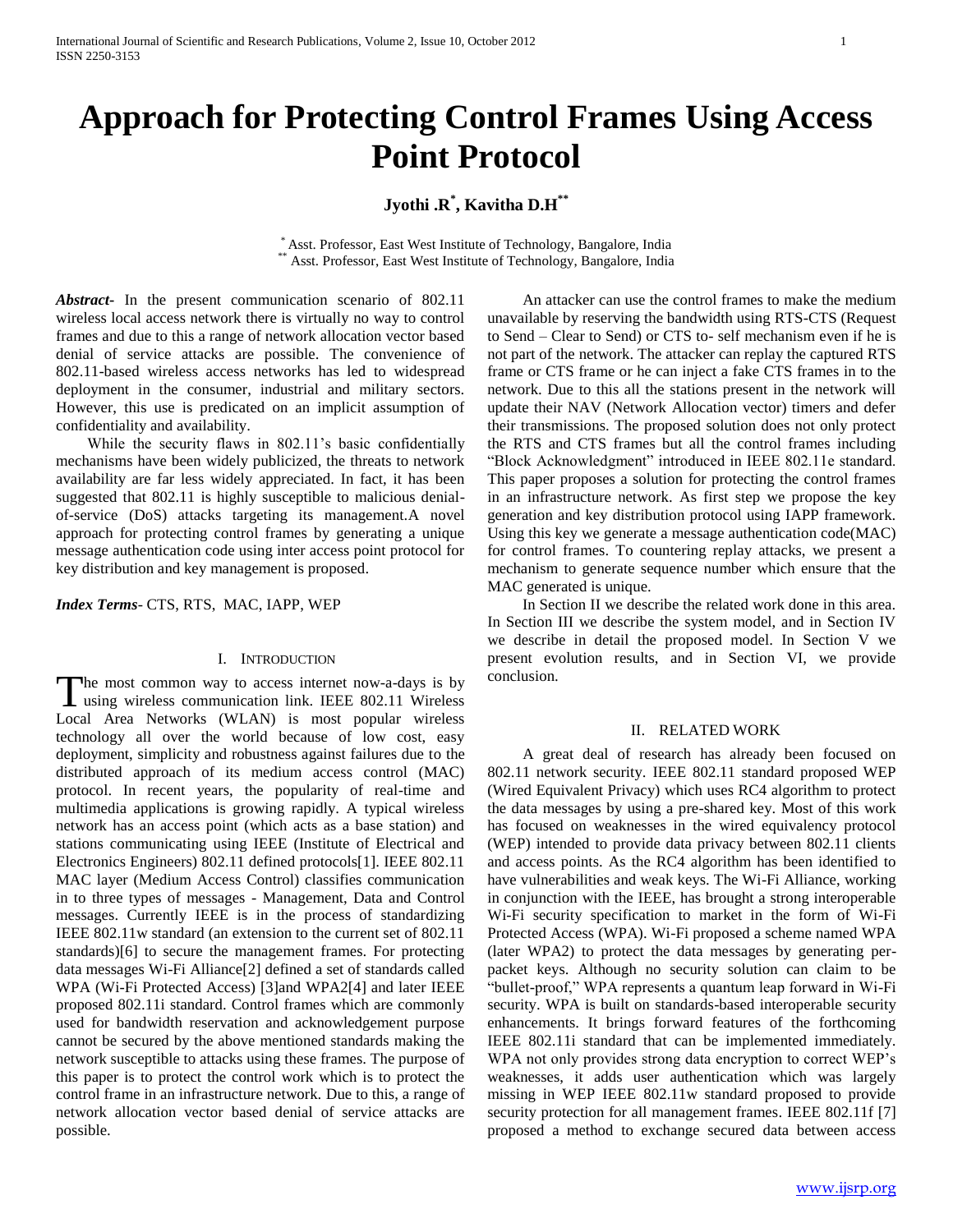points. All of the above mentioned standards failed to protect control frames. A solution to protect against the denial of service (DoS) attacks caused by using RTS-CTS mechanism was proposed by John Bellardo and Stefan Savage [5] which uses prior transmitted RTS to validate the current received CTS. It also verifies whether data is being transmitted immediately after the received CTS and if there is no data message transmitted after the CTS frame then NAV update is invalidated. The above mentioned mechanism is insufficient against an intelligent attacker who can send a dummy RTS prior to transmission of CTS frame and dummy data packet after the transmission of CTS frame. Another significant issue is that there has been no solution proposed to protect the network from DoS attacks caused by an attacker using CTS-to-Self.

# III. SYSTEM AND MODELS

# *A. Network Model*

 The architecture of the network model comprises of several access points (AP) and stations (STA1, STA2 ,Rogue Station) present in the same channel. All the stations and access points present in the network must be IEEE 802.11i/WPA/WPA2 and IEEE 802.11w compliant. This type of network ensures data integrity as well as management frame integrity. Fig.1 shows a prime example how WLAN network complements the IT and network solutions already being used by the households, enterprises and public organizations.



#### *B. Attack Model*

 Generally there are various types of attacks possible on the network by the rogue stations and rouge access points. We are assuming the attacks using rogue access points are not possible in this model, as access points need to authenticate with a trusted entity before they can obtain the keys for control frames. Attacks possible through rogue station and their consequences are explained in the following sections.

# 1) Attack Sources

 In this paper we are proposing solutions for attacks caused by outsider attackers. The goal of the attacker is to make the entire channel unavailable for the other STAs and APs to communicate by occupying the entire bandwidth. We do notice that an attacker can also be an insider, e.g., stations or APs part of the network. Since our solution is based on shared keys, it is not possible for the proposed solution to prevent insider attackers

from forging others" packets. The security mechanism countering insider attackers is scheduled for our future work.

# 2) Attack Methods and Consequences

 This sub-section describes the types of attacks possible and their consequences.

 *RTS replay attack:* Suppose STA1 needs to send data to AP, then it can send an RTS frame with duration field set to the time required to transmit the data frame after DIFS (Distributed Inter-frame Space – Minimum time a station or an AP needs to wait before transmitting a frame using Distributed co-ordination function). AP verifying that the request is from a valid station, will send the CTS response within SIFS (Short Inter-frame Space – maximum time within which the response frame needs to be transmitted) with duration field set to the duration requested. STA1 then sends the data frame to AP and receives the acknowledgement in return (confirming the receipt of the packet by AP). The rogue station can listen to the channel and capture the RTS frame sent by STA1 and retransmit it to the AP at a later time. This scenario is depicted in Fig 2. When the AP sends CTS in response to STA1 it is rejected as the actual sender of this replayed RTS was not STA1 but the rogue station. But STA2 on seeing the CTS frame will update its NAV timer. If the attacker is an intelligent attacker he can modify the duration field of the RTS frame with a very large value (according to the IEEE 802.11 standard [1] the maximum possible value is 32767 microseconds) making STA2 wait for long time to start before transmitting while STA1 can still transmit the packets because it has not updated the NAV timer



 *CTS replay attack:* In this case the rogue station can listen to the channel and capture the CTS frame sent by an AP in response to any RTS sent by STA1 and replay the same frame. As in the previous case, STA1 rejects the CTS frame and will not update its NAV b timer. STA2 upon receiving the CTS frame updates bits NAV timer with the duration field indicated in the CTS frame. Hence STA2 will defer transmissions until the NAV timer expires.

 *Injecting fake CTS frames:* In this type of attack the rogue station can form fake CTS frames and transmit it. This type of attack is more powerful than all the above mentioned attacks as all the stations (STA1 and STA2 in this case) and APs present in the network will update their NAV timer. All the stations and APs present in the channel within hearing range will defer their transmissions as indicated by the CTS frame. An intelligent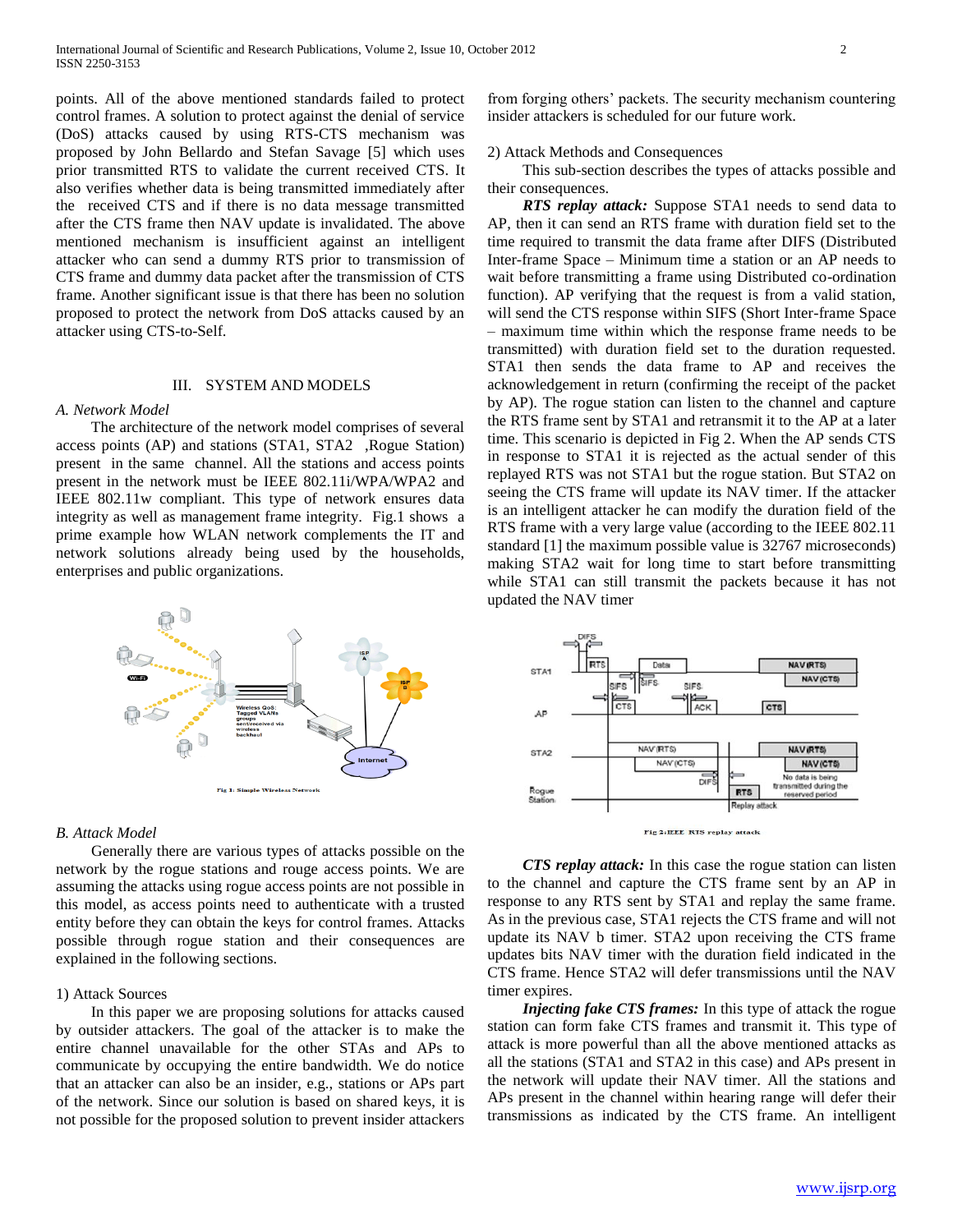attacker can use this mechanism to put off others from transmitting data by periodically transmitting the CTS frame.

# IV. CONTROL FRAME PROTECTION APPROACH

 To secure the control frames in a wireless network we start with a method for key generation and distribution using IAPP framework. Subsequently, a message authentication code (MAC) is generated using this key. This does not suffice to counter the replay attacks described in the section above. In order to counter this, we developed a sequence numbering scheme which will ensure that the MAC generated is unique.

 The message authentication code can be applied to all types of control frames even for new frames like Block ACK Request, Block ACK defined in IEEE 802.11e and IEEE 802.11n standards. In this section we describe how key generation and distribution is done and then proceed to explain the extensions to the existing control frames. Lastly, we describe how the sequence number is updated to counter the replay attacks.

## *A. Key Generation and Distribution*

 The proposed model uses the IAPP framework for key distribution and key generation. IAPP was introduced in IEEE 802.11f standard to achieve a multivendor access point interoperability with in a distribution system. Initially an AP scans the channel for other APs. If other APs are available then it establishes a TCP (Transmission Control Protocol) communication link to exchange the key and the current sequence number information. If the access point scan results show no APs in the same channel then it will generate a key "*K*" using key generation protocol and initializes the sequence number – 'S' with a random value. Whenever a new station connects with the AP, the key "*K*" and current sequence number "*S*" maintained by the access point will be transmitted to the station using a TCP connection. Using TCP connection ensures that the key is disclosed to the station only after the 802.1x 4 way handshake is successful, which means that key information is given to station after it authenticates with the AP. The key "*K*" also needs to be updated whenever a station disconnects with an AP present in the DS and also at periodic intervals to maintain confidentiality.

#### *1) Generate Key*

 Initially the AP scans the entire channel for a certain scan interval to find other active APs present in the same channel. During this interval if no other APs are found in the same channel, then "Generate Key" primitive is initiated.

The "Generate Key" primitive starts key generation process using a trusted entity generally a back-end authentication server and the key "*K*" generated is passed on to the stations connected with the AP, as wells as to other access points that form an infrastructure network in the same channel.

#### *2) Key request*

 If the scan result is successful (which means that other APs are found in the same channel) then the AP sends a "Key request" to the other access point using IAPP. If more than one AP is present in the channel, the AP can choose to request key from any AP present in the scan list.

### *3) Key transfer*

 This primitive is used whenever an AP gets a "Key Request". The request is validated based on the authentication provided by the other AP and the key is transferred to the other AP using a secured communication channel, preferably a wired network.

# *4) Key update initiate*

 Any AP present in the channel can initiate this request and send an update request to all the other APs present in the channel. The new key 'K'' will be generated and is sent along with the request.

# *5) Key update response*

 On receiving the "Key update initiate" request, the AP"s present in the channel send the key to the stations through the wireless medium. "Key update response" will be sent after updating the keys for all the stations connected to the AP.

#### *6) Key update successful*

 On receiving "Key update response" from all the APs the initiator who initiated the "key update initiate" request will send "Key update successful" message to all the APs. In return the APs send the timestamp information at which the new key "*K*´" should replace "*K*" to all the stations.

# *B. Control Frames format according to new model*

 Message authentication code is generated by using the HMAC [9] algorithm over the SHA-1 cryptographic hash function [10]. The reason for using SHA-1 cryptographic hash function is that many station adapters already have this cryptographic hash function in either their software or hardware layers. Using an existing algorithm reduces the overall cost of the updating the system, hence SHA-1 is preferred even though extensions for SHA-1 were proposed. The message authentication code is appended to the control frames using which the receiver validates the authenticity of the message. SHA-1 cryptographic hash function generates a 160 bit message authentication code. Fig 3 represents process flow diagram.



**Fig 3: Process flow chart**

 To prevent replay attacks, the sequence number "*S*" is appended to the message. A 4 byte sequence number is chosen to prevent replay attacks and also the key needs to be updated for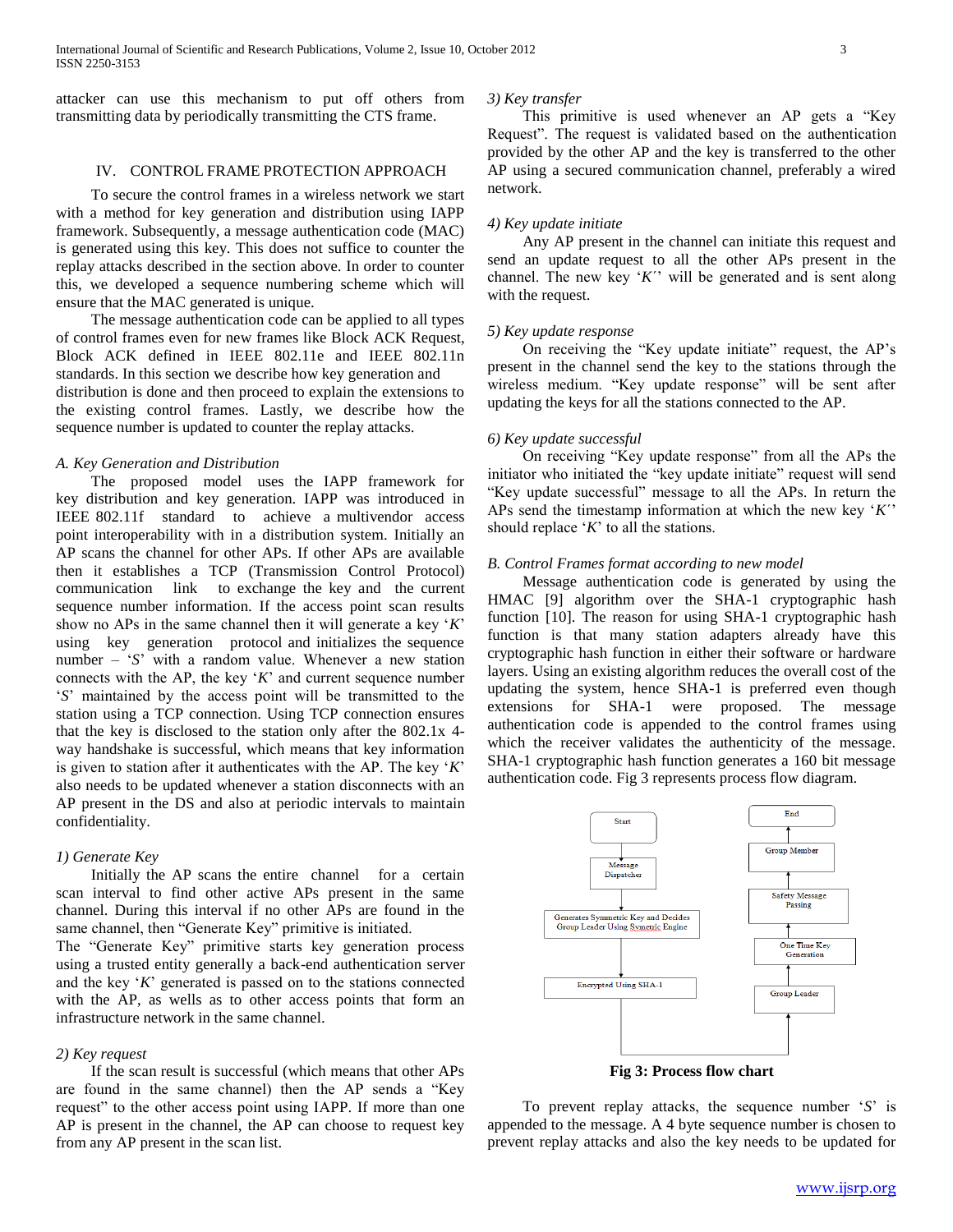every 212 hours of operation. (Considering that Sequence number is updated for every 178us as derived in the next section) The frame check sequence (FCS) which is the part of initial 802.11 RTS and CTS frame is removed to reduce the overhead as MAC can be used in the place of FCS. The extended RTS and CTS formats are depicted in Figure 4.

# *C. Updating Sequence number 'S'*

 The initial network sequence number is given to the station whenever it connects to the access point. From there the station needs to update the sequence number for every "*N*" micro seconds. The station uses it own internal clock called "Real Time Clock" (RTC) to update the sequence number. The sequence number 'S' is a 32 bit sequence number and once the sequence number reaches (232 -1) it will wrap. The sequence number is updated based on time interval rather than using packet count. Packet count requires that every control packet transmitted by the station or an access point be heard by all the stations, otherwise there is a chance that the CTS frame sent by a Station is rejected as duplicate or a replay. The time interval by which the sequence number is updated should not be too short as synchronization in wireless medium is not too accurate. At the same time, the time interval should not be too long as the attacker can attack using the replay mode.



# **Fig 4:RTS and CTS frame formats according to new model**

# *Estimation of 'N'*

 We estimated the value of *N* considering that the station is transmitting a data packet of very small duration immediately after transmitting the CTS. To avoid replay for this case, the N should be equivalent to the duration value in the CTS frame. But there is chance that all the stations may not receive the CTS frame (hidden node problem), so the best way to approximate "*N*" is by considering size of the smallest data packet and use that as reference to calculate duration:

 $N=(SIFS+Data_{dur}+SIFS+AC_{dur}+CTS_{replay\ preamble\ dur})$ where,

# SIFS: Short Inter-frame space.

Datadur: Time required for transmitting the data packet on air. Ackdur: Time required for transmitting the Acknowledgement frame for the previous data packet on air.

CTS\_replay\_peamble\_dur: CTS Packet preamble duration.

 Using the above equation, we estimated the value of "*N*" for all the supporting 802.11g and 802.11b rates. If the maximum speed supported by the network is 54Mbps then the sequence number must be updated for every 150us. Synchronization mechanism provided by the IEEE standard ensures that all the stations have the same RTC clock.

#### V. PERFORMANCE ASSESSMENT

 Our proposed model is intended to counter the RTS or CTS replay attack as well as injecting fake CTS DoS attacks caused b y not securing the control channel. In this section, we present the simulation results showing that our proposed model counters the above three types of DoS attacks. In this section we first describe our security assessment and then proceed to protocol performance evaluation.

#### *A. Security Evaluation*

 We have used NS2 (Network simulator 2) to mode l the network and the attacks. The rogue station is capable of replaying RTS and CTS frames and the injecting CTS-to-self frames in the network. The AP,STA1 and STA2 are modeled according to theproposed solution. All types of traffic TCP, UDP can be created between the stations and the AP. For each of the below mentioned attacks we evaluated the percentage of attacks that were successful.

#### *1) RTS replay attack*

 This scenario is created by setting the RTS threshold of all the stations STA1, STA2 and AP in the network to a very less value and a TCP connection was setup between a station and an AP. The rogue station is programmed to capture the RTS frame sent by STA1 and retransmit the same after the previous Exchange is complete. We have seen that the all the retransmitted RTS frames are being discarded by other stations and access points as sequence number present in the replayed

# *2) CTS replay attack*

RTS frame is no longer valid.

 In this case after the rogue station retransmits a previously captured CTS frame, all the others STA"s and AP"s discarded the CTS frame as the sequence number indicates that the frame transmitted is a duplicate frame.

#### *3) CTS attack*

 After observing the previous data transfers, the rogue station tries to approximate the sequence number and uses this to transmit the control frames with a previously captured MAC. At the receiving end, all the STA"s and AP"s discarded the CTS frames as the MAC of these frames is invalid. In all the above mentioned attacks, the percentage of attacks that were successful is 0%.

#### *B. Protocol Performance Evaluation*

 The main computation overhead involved in this mechanism is in generating the Message Authentication code using SHA-1 algorithm. But the time required for generating this MAC depends upon the type of implementation - hardware /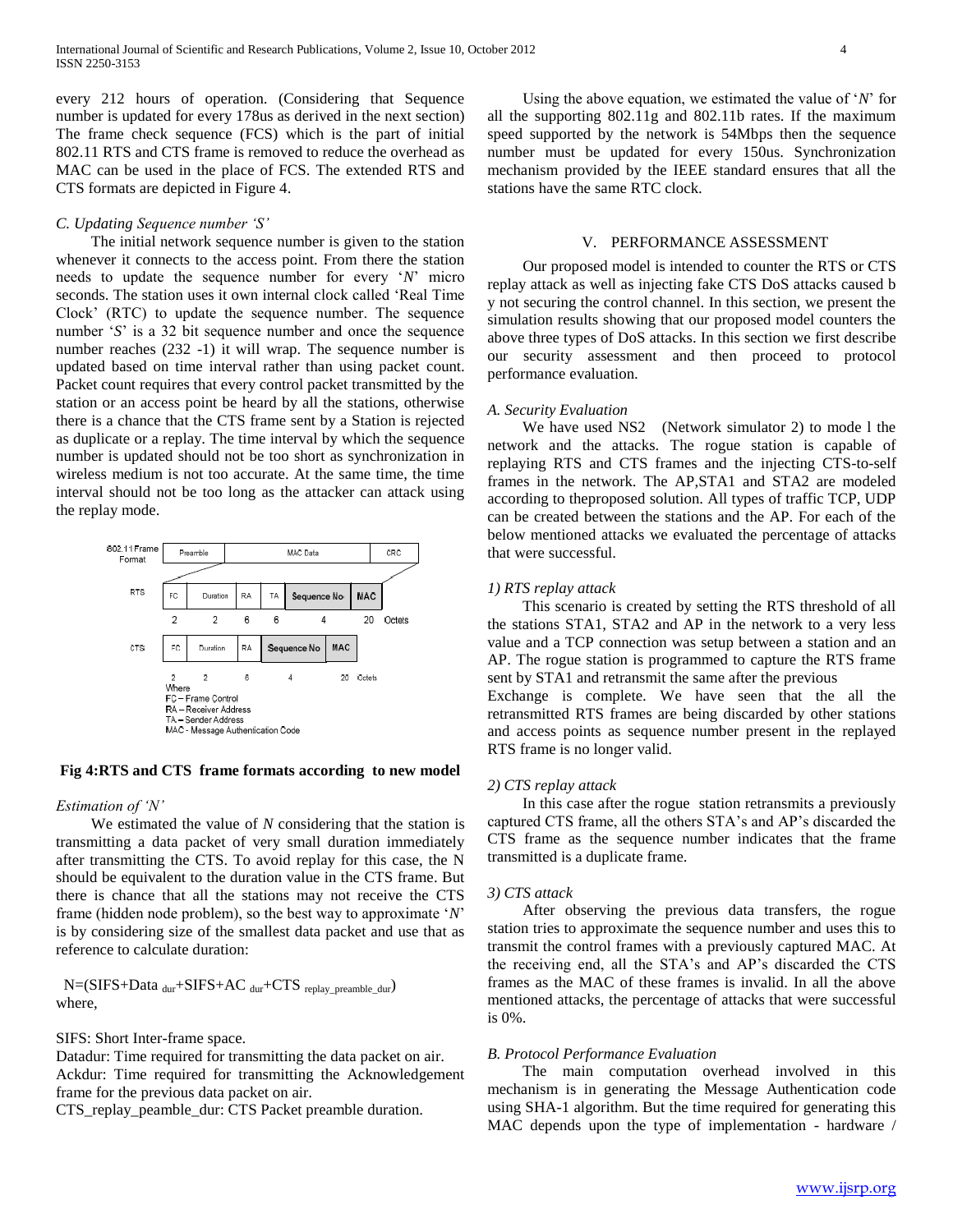software and the speed of the processor etc. But according to our\ evaluation results the computation overhead involved in this process is almost negligible.

# *1) Communication Overhead due to changes in the control frame format*

 The changes to the control frame formats may result in reduce network throughput. We evaluated the throughput of an UDP stream with packet size 1500bytes at Data rate 54Mbps using CTS-to-Self mechanism and RTS-CTS mechanism (RTS Threshold – 1000 bytes) and we have observed that the throughput loss due to the changes in the control frame format is very less. The results are tabulated in Table 1. We also calculated the throughput of an FTP application at 54Mbps and we observed that on an average throughput loss of 0.6Mbps was observed for UDP applications.

|                                           | <b>UDP</b> | <b>TCP</b> |
|-------------------------------------------|------------|------------|
|                                           | Throughput | Throughput |
|                                           | (Mbps)     | (Mbps)     |
| Without RTS-CTS or Without<br>CTS-to-Self | 40         | 24         |
| With CTS-to-Self (old format)             | 28.4       | 15.4       |
| With CTS-to-Self (new secure<br>format)   | 27.6       | 14.8       |
| With RTS-CTS (old format)                 | 22.1       | 10.2       |
| With RTS-CTS (new secure<br>format)       | 21.1       | 9.6        |

Table 1: Throught Comparison Results (using old and new CTS frame formats)

# *2) Communication overhead due to key management and key distribution.*

 The communication overhead in this case depends upon the number of access points and stations present in the channel and the rate at which connections and disconnections happen in the network. Each connection and disconnection results in a key update.

 The overhead in this case is evaluated based on the number of stations present in the channel.



**Fig 4: Communication overhead due to key management and key distribution**

 We can see from Fig. 4 that as the number of stations, present in the channel increase, the communication overhead becomes significant. Communication overhead among APs is not taken in to consideration, as wired communication can be used instead of wireless medium while doing key management and key distribution.

### VI. CONCLUSION

 A novel approach to counter the replay and fake CTS frame injection DoS attacks caused by not securing the 802.11 control frames is proposed. The solution to improve the current 802.11 control frame protection by generating a unique message authentication code using IAPP framework for key distribution and key management is proposed. SHA-1, the cryptographic hash function which is used in this proposed model to generate MAC for the control frames is supported by most of the current wireless station adapters which in turn makes this approach very cost effective.

 As a part of future work we would like to modify the current proposed scheme to counter the insider attacks as opposed to this model, where we were trying to make use of the current existing hardware for cost effectiveness.

#### **REFERENCES**

- [1] IEEE Standard 802.11: Wireless LAN Medium Access Control (MAC) and Physical Layer (PHY) Specifications, 1999
- [2] Wi-Fi Alliance: An Overview of the Wi-Fi Alliance Approach to Certification, September 2006
- [3] WPA: Wi-Fi Protected Access: Strong, standards-based, interoperable security for today"s Wi-Fi networks, Wi-Fi Alliance, April 29, 2003
- [4] WPA2: Wi-Fi Protected Access, Wi-Fi Alliance January,2004
- [5] John Bellardo and Stefan Savage. 802.11 Denial-of-Service Attacks: Real Vulnerabilities and Practical Solutions. In Proceedings of USENIX Security Symposium, 2003
- [6] Adrian Davis. Authentication across the airwaves. In Information security forum, February 2007
- [7] IEEE Standard 802.11f: Multi-vendor access point interoperability via an Inter access point protocol across Distribution systems supporting IEEE 802.11 operation – 2003.
- [8] <http://www.wifi.org/wp/wifi-alliance-certification/>
- [9] H.Crawczyk, M.Bellare, R.Canneti. HMAC: Keyed-Hashing for Message Authentication, RFC 2104, February 1997.
- [10] D.Eastlake. US Secure Hash Algorithm 1 (SHA1), RFC 3174,September 2001.

#### **AUTHORS**



**First Author** – Jyothi .R, Asst. Professor, East West Institute of Technology, Bangalore, INDIA [jyothir.ewit@gmail.com](mailto:jyothir.ewit@gmail.com)

Jyothi.R, received her M.Tech degree from Visvesvaraya University, Belgaum in the year 2009. She is currently working as Asst.Professor

in Department of computer science and Engineering, EWIT, Bangalore. Area of interest is on computer N/w's, mobile N/w's and image processing.